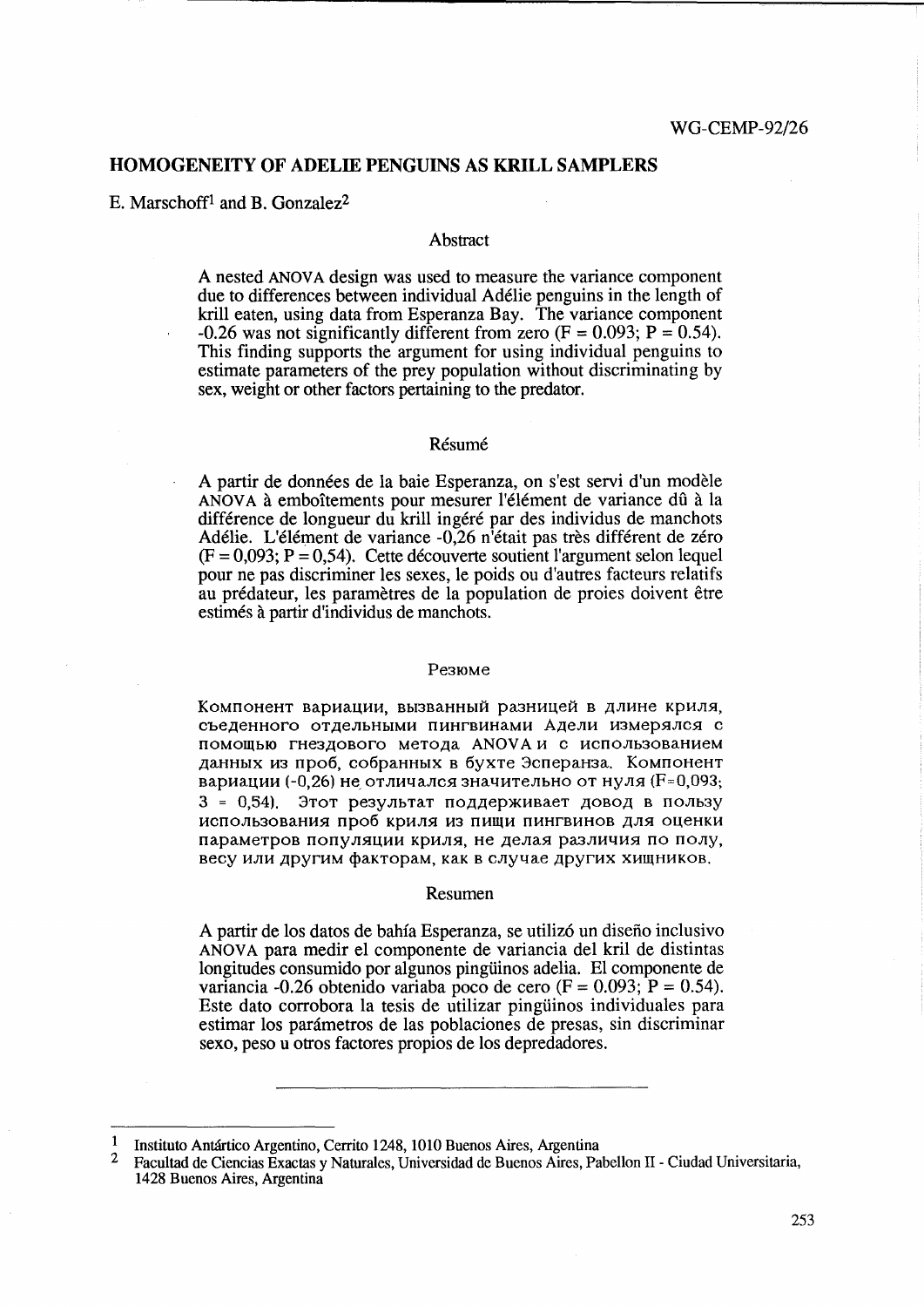## 1. INTRODUCTION

The size of krill eaten by penguins is probably an important factor in assimilation rates and energetic requirements of these birds. The analysis of length distributions of krill eaten by penguins will also provide information on the degree of overlap between commercial catches and predator needs. Unfortunately, the analysis of length distributions obtained from random samples of a patchy target population is statistically complex.

One of the problems is that kriU occur in swarms and are not randomly distributed. This patchiness detennines that, for statistical purposes, individual specimens in a given sample cannot be considered independent because their lengths are spatially correlated. Sampling strategies to estimate the population frequencies in each length class should take into account this fact. Heterogeneity between the lengths of krill in different swarms also has implications on sampling protocols aimed to the estimation of population parameters (Watkins *et al., 1986).*  Frequency distributions might prove to be impossible to calculate without knowledge of the relative volume occupied by the different patches sampled, and the bias introduced will depend on the relation between sample size, number of samples and properties of the sampling gear.

Using an appropriate sampling design however, Marschoff and Gonzalez (1989 and 1990) have shown that it is possible to obtain estimators for mean lengths from samples obtained from a patchy distribution. These might be used in the assessment of penguin energetic requirements as well as to statistically compare the lengths of krill eaten by penguins under different conditions. In order to do this it is necessary to determine if all penguins might be considered as yielding homogenous samples of their food or if these samples are affected by varying prey selection at the individual penguin level.

In this paper, we will not attempt to estimate overall krill population parameters or frequency distributions, but will aim to detect possible sources of variation originating from differences between penguins.

Finally, we will test the hypothesis that Ad6lie penguins are uniform with respect to prey selection.

### 2. MATERIALS AND METHODS

During summer 1989/90, 27 Ad6lie penguins from the Bahia Esperanza rookery were marked after obtaining a sample of their stomach contents as part of the CEMP related work being carried out there. Successive recaptures of these specimens yielded replicate samples of the stomach contents of the same penguins. The experimental design followed the proposal of Marschoff and Gonzalez (1990). Sources of variation were arranged in a nested ANOVA as follows:

| Level 2: | "Penguins" group;                            |
|----------|----------------------------------------------|
| Level 1: | "Days-within-Penguins" subgroup;             |
| Level 0: | Replications ("Krill-within-Days" subgroup). |

This design allows the calculation of the components of variance at each level and testing of the null hypotheses that the variance component added at each particular level is zero (Bliss, 1967).

The power of the test to detect differences in krill lengths taken by different penguins whilst maintaining the days-within-penguins variation was evaluated using a simulation procedure which consisted in adding a fixed value (c) to the lengths of kriU from five penguins. These were randomly selected from the original set of 11 birds. The variance component due to penguins was then recalculated with different values of c until a significant result was obtained.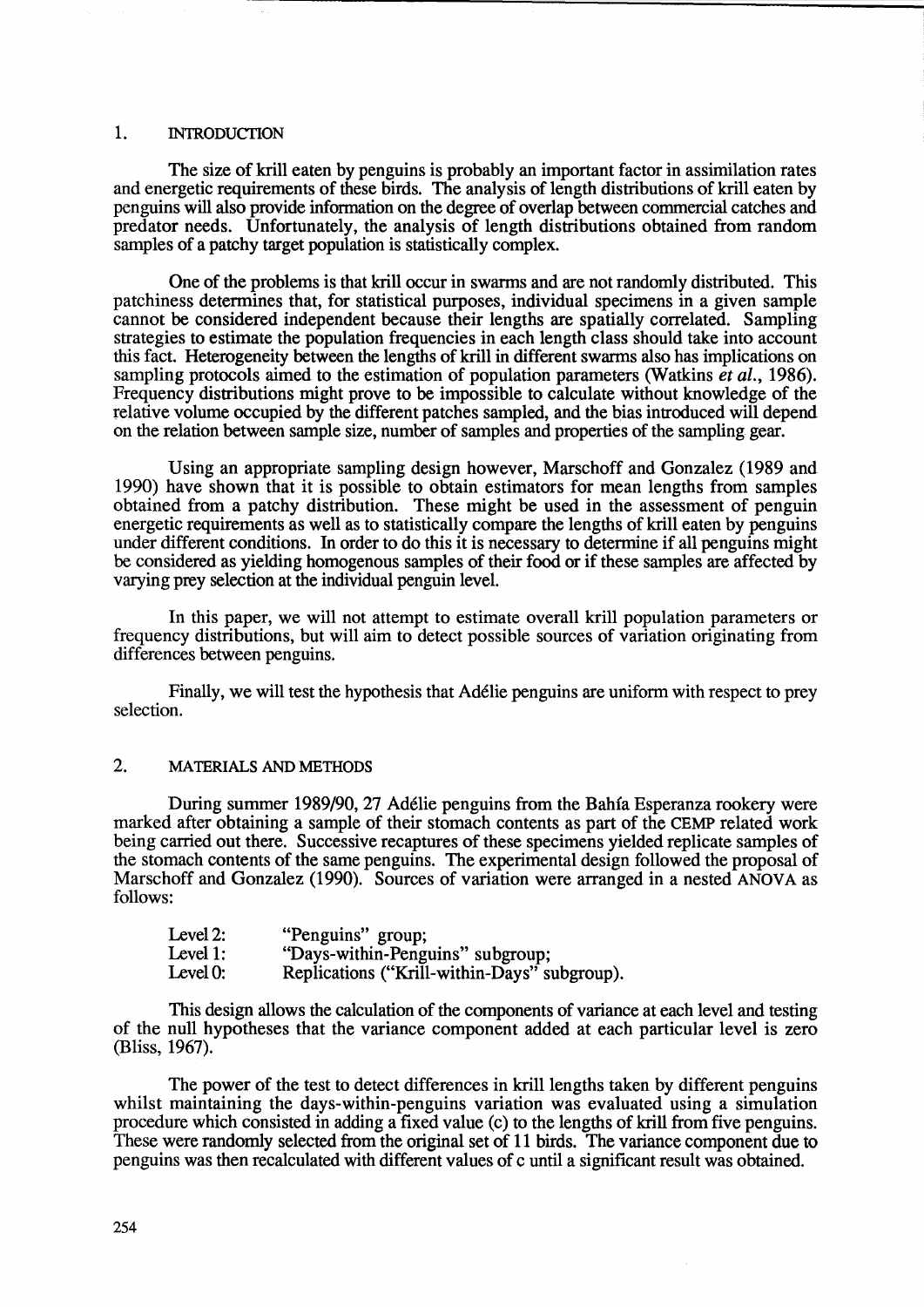## 3. RESULTS

A total of 11 marked Ad6lie penguins (Level 2) were recaptured at least once during the experiment, yielding a total of 23 samples (Level 1) and 1 062 individual specimens of krill measure (Level 0).

Table 1 shows the date of sampling, mean length, variance and number of specimens measured for each stomach content.

The nested ANOVA performed on these data (Table 2) showed that the differences between sizes taken by different penguins had a null contribution to total variance while differences due to days-within-penguins were highly significant (P < 0.001).

In the simulation approach, the variance component due to penguins gradually increased as the krill lengths of the five penguins were increased, until it became significantly different from zero for  $\overline{C} = 2.83$  mm, equivalent to 7% of the mean size.

# 4. DISCUSSION AND CONCLUSIONS

The null variance component due to penguins found in this study implies that at the Esperanza rookery, from 5 January to 2 February 1990, all penguins seemed to be eating similar sized krill. Mean lengths derived from stomach contents of penguins are formally equivalent to mean lengths derived from net samples in the sense that, while bias might exist it is the same for all penguins in the same way as it is the same for all nets of the same design and use. No significant sources of variation exist other than those pertaining to the food itself. However, it should be stressed that this result is valid within the limits of the power of the test used and does not mean that krill were being randomly selected by penguins.

The fact that a significant difference appears with a relatively small variation in the input data indicates that the method is powerful enough to detect size preferences in penguin food and might be used to explain changes found in other parameter; that is to say that changes in krill size eaten by penguins will reflect changes in food rather than individual variations of penguins due to factors like sex, age, weight, etc.

#### REFERENCES

BLISS, C.J. 1967. *Statistics in Biology,* Vol. 1. McGraw Hill Book Company.

- MARSCHOFF, E. and B.N. GONZALEZ. 1989 The use of penguin stomach contents for the simultaneous study of prey and predator parameters. In: *Selected Scientific Papers, 1989 (SC-CAMLR-SSP/6).* CCAMLR, Hobart, Australia: 367-376.
- MARSCHOFF, E. and B.N. GONZALEZ. 1990. Optimisation of survey sampling design in the detection of interannual variability and prey size selectivity in the diet of penguins. In: Selected Scientific Papers, 1990 (SC-CAMLR-SSP<sub>/7</sub>). CCAMLR, Hobart, Australia: 551-560.
- WATKINS, J.L., D.J. MORRIS, C. RICKETTS and J. PRIDDLE. 1986. Difference between swarms of Antarctic krill and some implications for sampling krill populations. *BioI.,* 93 (1): 137-146.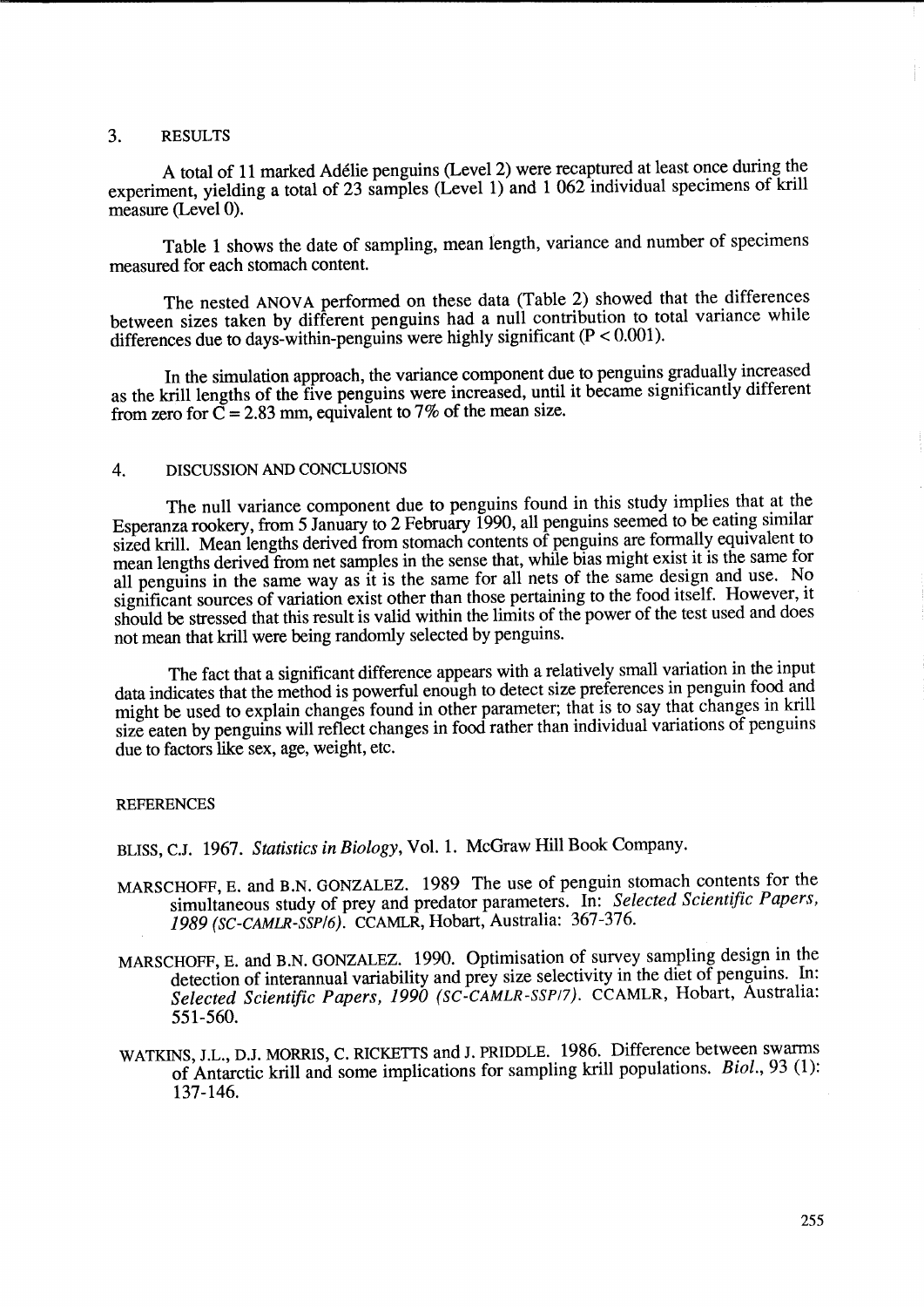| Penguin                 | Number of<br>Specimens | Date<br>Sampled | Mean  | Variance |  |
|-------------------------|------------------------|-----------------|-------|----------|--|
| $\mathbf{1}$            | 74                     | 09/1/90         | 44.26 | 23.82    |  |
| $\mathbf{1}$            | 71                     | 28/1/90         | 41.18 | 16.53    |  |
| $\frac{2}{2}$           | 52                     | 12/1/90         | 41.60 | 32.16    |  |
|                         | 66                     | 23/1/90         | 40.48 | 26.84    |  |
|                         | 70                     | 31/1/90         | 43.79 | 20.32    |  |
| $\frac{3}{3}$           | 19                     | 09/1/90         | 39.07 | 13.19    |  |
|                         | 27                     | 31/1/90         | 39.98 | 27.10    |  |
| $\overline{\mathbf{4}}$ | 30                     | 09/1/90         | 42.65 | 14.75    |  |
| $\overline{\mathbf{4}}$ | 25                     | 19/1/90         | 32.11 | 31.78    |  |
| $\frac{5}{5}$           | 41                     | 18/1/90         | 40.02 | 15.18    |  |
|                         | 39                     | 24/1/90         | 29.09 | 19.62    |  |
| 6                       | 66                     | 05/1/90         | 41.30 | 26.93    |  |
| 6                       | 73                     | 29/1/90         | 40.34 | 17.07    |  |
| $\overline{7}$          | 42                     | 07/1/90         | 44.67 | 21.47    |  |
| $\overline{7}$          | 63                     | 23/1/90         | 37.66 | 64.44    |  |
| 8                       | 32                     | 12/1/90         | 41.46 | 23.15    |  |
| 8                       | 31                     | 02/2/90         | 40.27 | 19.49    |  |
| 9                       | 60                     | 13/1/90         | 39.79 | 22.46    |  |
| 9                       | 51                     | 23/1/90         | 40.44 | 27.12    |  |
| 10                      | 44                     | 18/1/90         | 41.48 | 14.23    |  |
| 10                      | 38                     | 28/1/90         | 41.50 | 24.17    |  |
| 11                      | 19                     | 20/1/90         | 39.23 | 14.45    |  |
| 11                      | 29                     | 29/1/90         | 37.93 | 94.74    |  |

 $\bar{L}$ 

Table 1: Mean length and variance of krill taken from each stomach sampled.

Table 2: Nested ANOVA of krill-within-days-within-penguins.

| Level                | Degrees of<br>Freedom | Mean<br>Square | $\mathbf F$ | Prob.   | Variance<br>Components |         |
|----------------------|-----------------------|----------------|-------------|---------|------------------------|---------|
|                      |                       |                |             |         | Value                  | Percent |
| Penguins             | 10                    | 460.68         | 0.9270      | 0.54    | $-0.26$                | 0.00    |
| Days-within-penguins | 12                    | 496.95         | 18.8230     | < 0.001 | 10.15                  | 27.76   |
| Krill-within-days    | 1039                  | 26.40          |             |         | 26.40                  | 72.24   |
|                      |                       |                |             |         |                        |         |